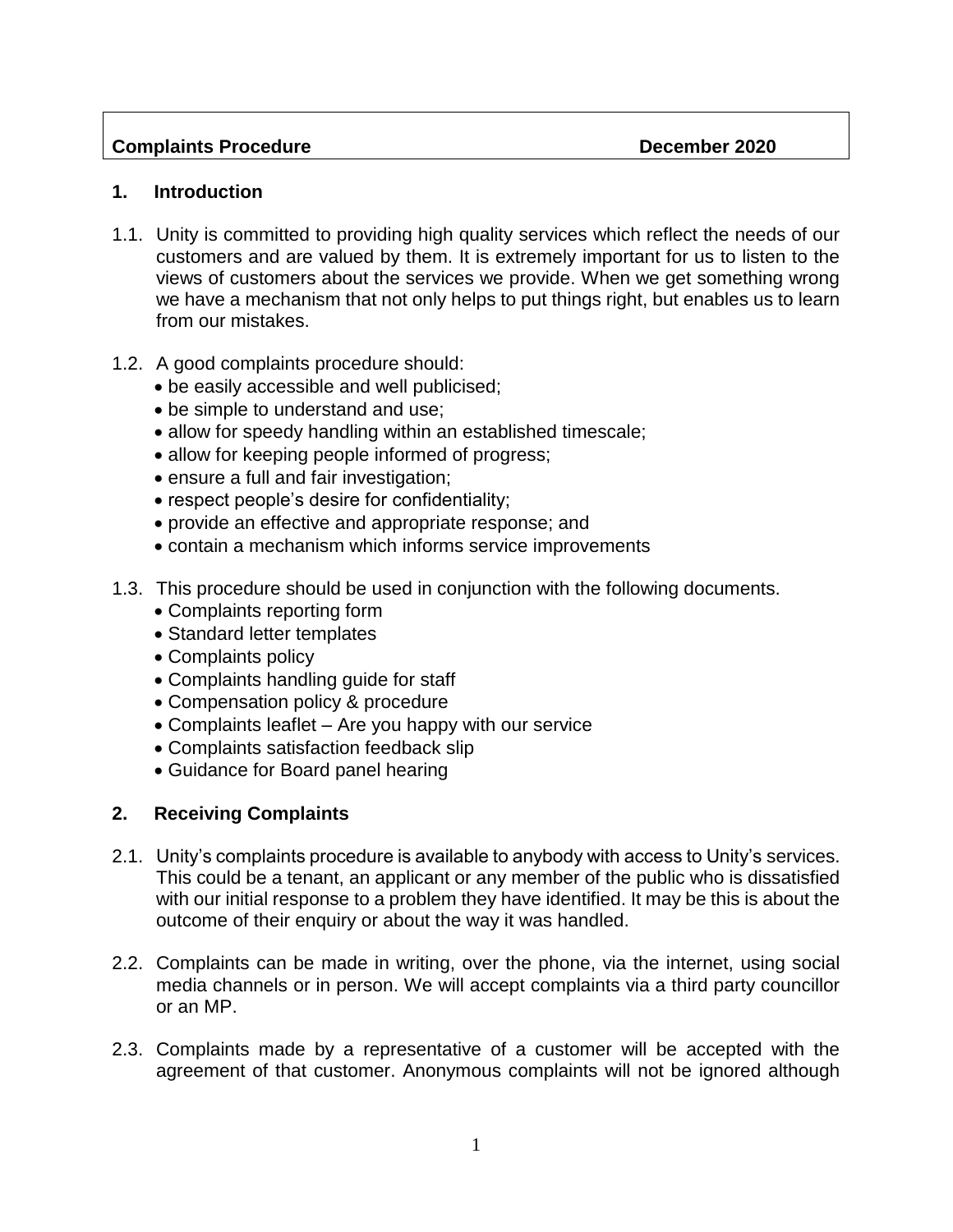they may prove difficult to resolve. Complaints may arise from meetings with groups of tenants or at public meetings.

2.4. Unity has appointed a Complaints Co-ordinator, whose role it is to ensure that all complaints are logged, managed within the published timescales and outcomes recorded. The Co-ordinator is also responsible for keeping a record of customer satisfaction with the complaints process and for ensuring that lessons learned are fed back into mainstream service reviews.

### **3. Formal versus informal complaints**

- 3.1 An informal complaint is one where the complainant is happy for it to be dealt with at the first point of contact or by the staff member or team that they have complained about. Informal complaints are dealt with at the informal stage of the procedure and only proceed to the formal stage one if the complainant is not happy with the outcome.
- 3.2 A formal complaint is where the complainant does not want frontline staff or the first point of contact to deal with it, but instead wants it to be dealt with by someone more senior. Formal complaints bypass the informal stage of the procedure and are dealt with under stage one of the formal procedure.

### **4. Acknowledgement**

- 4.1 Complaints will be directed to Unity or to specific individuals but it is crucial that any member of staff in receipt of a complaint completes a *complaints reporting form* and forwards this to the Complaints Co-ordinator.
- 4.2 In all cases the person in receipt of the complaint should try and speak to the complainant to acknowledge the complaint, to clarify the complaint and to see if they can do anything immediately to resolve the problem. A record of any conversation at this stage should be attached to the *complaints reporting form*.
- 4.3 If the complaint can be sorted out immediately, the person in receipt of the complaint should use the standard letter template *Acknowledgement stage response* to confirm the action taken in writing and let the complainant know about the next stage of the complaints process if they are not happy. The person who received the complaint should log where Unity went wrong (if the complaint is upheld) and any lessons learnt or potential service improvements on to the *complaints reporting form* before handing it to the Complaints Co-ordinator. The complaint is then considered to have been dealt with as an informal complaint.
- 4.4 If the complaint cannot be resolved immediately, it needs investigating and should be acknowledged in writing by return post. The standard letter template *Acknowledgement letter* on the extranet should include the name of the person who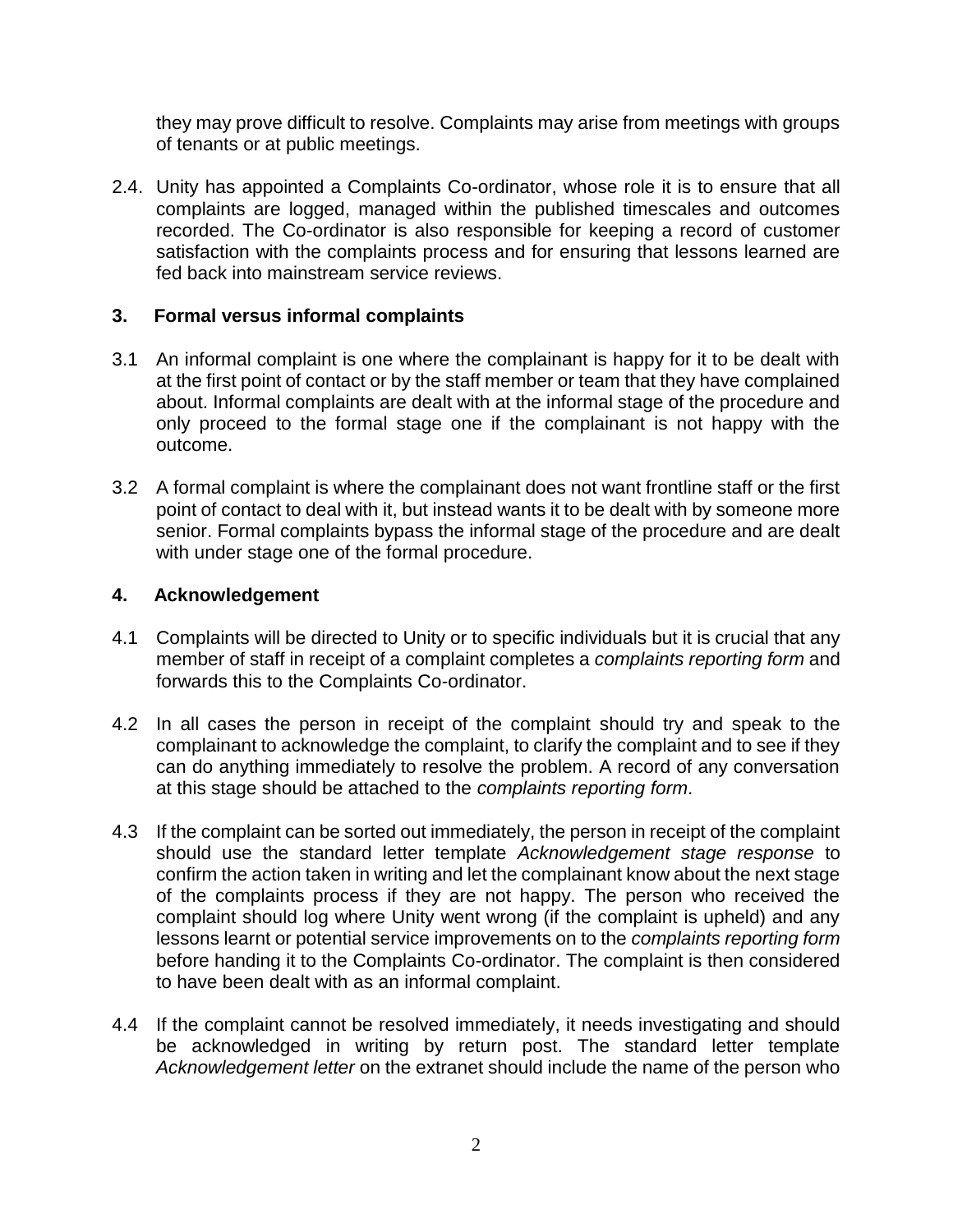will be dealing with the complaint and confirm the timescales within which the complaint will be dealt with.

- 4.5 Complaints about Unity services should be directed to the appropriate officer or manager. Complaints about staff should be directed to their line manager. If a complaint is made about a member of staff they should be told immediately and given the opportunity to explain. They should be kept informed of progress and of the outcome of the complaint.
- 4.6 To ensure fairness, if a complaint is made about an individual or a group of individuals it should be investigated by another member of staff not involved with the issue in question.
- 4.7 Complainants should be assured that they can complain in confidence and that there will be no adverse consequence resulting from their actions.
- 4.8 Once a complaint has been closed, the investigating officer should inform the Complaints Co-ordinator and complete the *complaints reporting form* to show where Unity went wrong (if the complaint was upheld) and identify any lessons learnt or service improvements to be made as a result of the complaint.

# **5.0 Informal stage**

- 5.1 The first time a customer raises a complaint with us; this will be classed as an informal complaint. The complaint will be acknowledged within 2 working days and a full response will be sent within 10 working days. The investigating officer should provide a written response detailing the outcome of the investigation and a proposed resolution. An informal complaint is treated in the same manner but early attempts made at reconciling.
- 5.2 If, for any reason, the complaint cannot be managed within this timescale the investigating officer shall inform the complainant, giving the reasons why and a date by which a full response will be provided.
- 5.3 The written response should be based on the standard letter template *Informal response* on the shared drive, which details the next step if the complainant is not happy with the response. The investigating officer should also enclose a *complaint satisfaction feedback slip* with their response. Copies are available from the Complaints Co-ordinator.

# **6 Stage 1**

6.2 If the complainant is not satisfied with the informal response, or is not prepared to have their complaint investigated informally, they have the option to progress the complaint through the formal complaints procedure.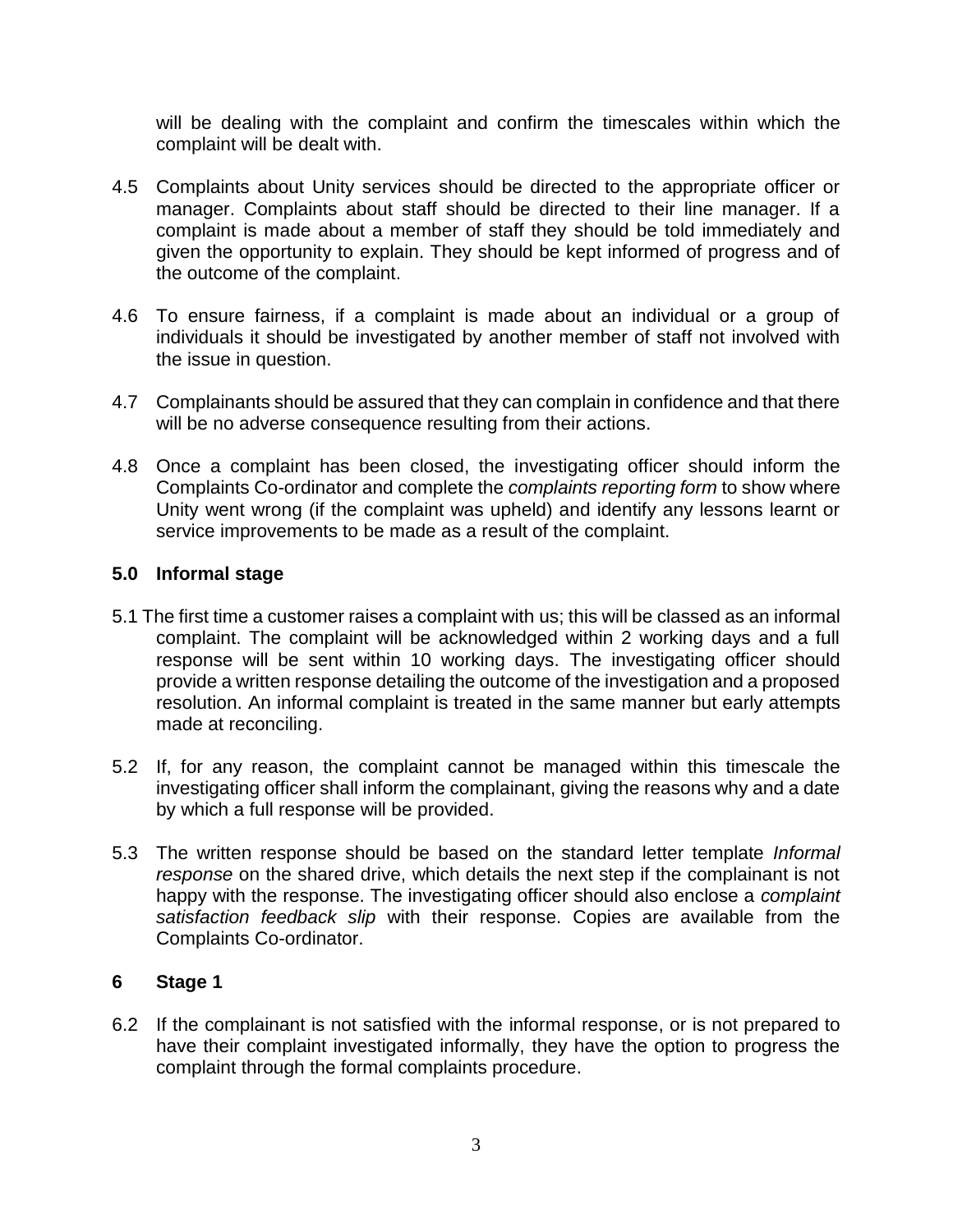- 6.3 The complaint will be logged and passed to a more senior staff member who will review the complaint, the investigation and the outcome. This will be done within 10 working days of the request being received at Unity. Once the complaint has been reviewed, the responsible officer will provide a written response detailing the outcome of their findings.
- 6.4 If, for any reason, the review cannot be managed within this timescale the complainant shall be informed, giving the reasons why and a date by which a full response will be provided.
- 6.5 The written response should be based on the standard letter template Stage 1 response on the shared drive, which details the next step if the complainant is not happy with the response. The investigating officer should also enclose a complaint satisfaction slip.

# **7 Stage 2**

- 7.2 If the complainant is not satisfied with the Stage 1 response they have the option to progress the complaint through the formal complaints procedure. They should normally do this within 10 working days of being informed of the outcome of the Stage 1 investigation, however issues raised after this time will be considered.
- 7.3 The complaint will be logged and passed to a more senior staff member, normally at Director level or above, who will review the complaint, the investigation and the outcome. This will be done within 10 working days of the request being received at Unity. Once the complaint has been reviewed, the responsible officer will provide a written response detailing the outcome of their findings.
- 7.4 If, for any reason, the review cannot be managed within this timescale the complainant shall be informed, giving the reasons why and a date by which a full response will be provided.
- 7.5 The written response should be based on the standard letter template Stage 2 response on the shared drive, which details the next step if the complainant is not happy with the response. The investigating officer should also enclose a complaint satisfaction

### **8 Stage 3**

- 8.1 If the complainant is not satisfied with the Stage 2 response they have the option to progress the complaint through the formal complaints procedure. They should normally do this within 10 working days of being informed of the outcome of the Stage 2 investigation, however issues raised after this time will be considered
- 8.2 At this stage the complaint will be heard by a Complaints Appeal Panel which shall consist of a Unity Board member and member of the tenant's scrutiny panel.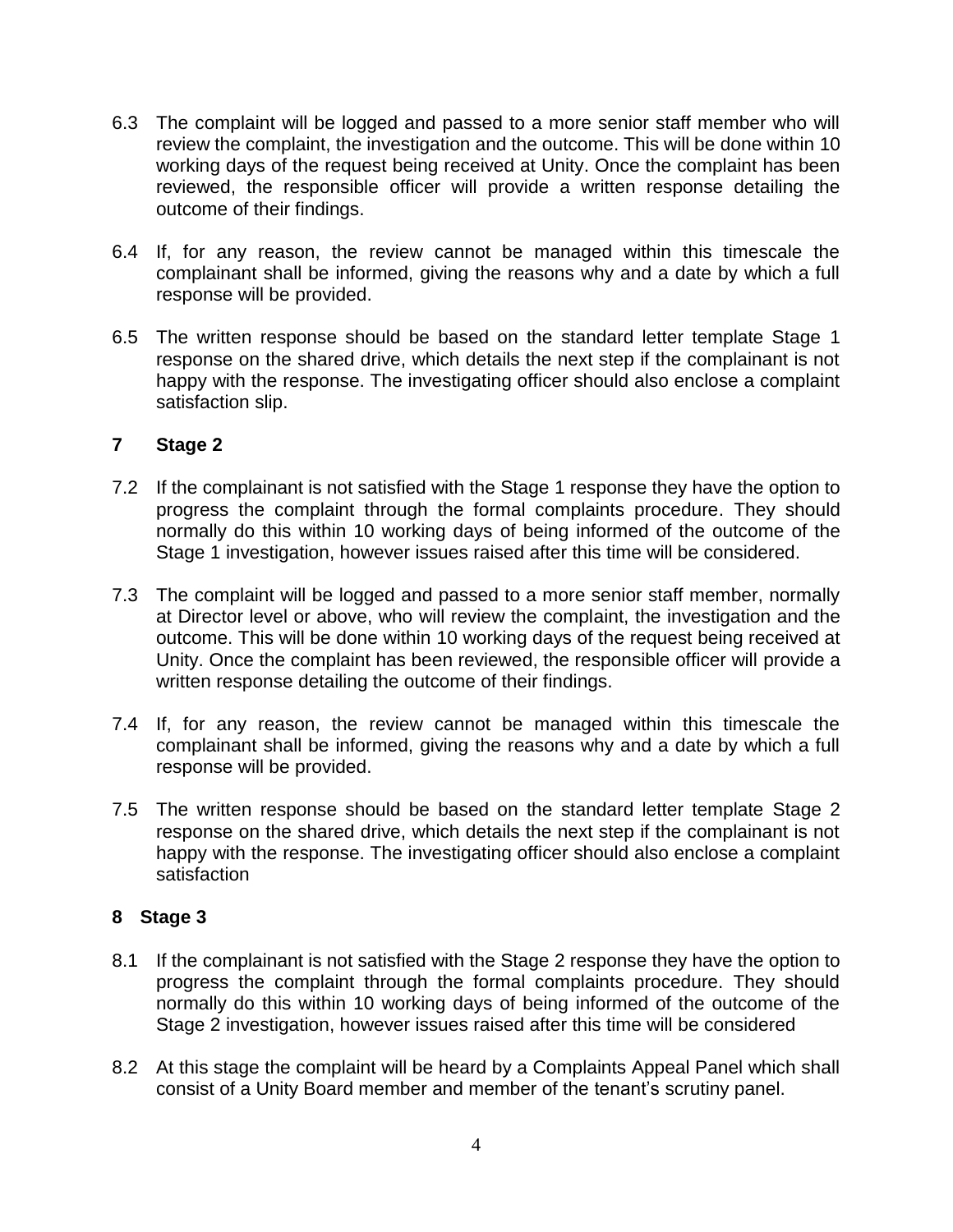- 8.3 An Appeal Panel hearing will be arranged within 4 weeks of the request and the Operations Director shall inform the complainant of the date and time of the hearing, and the procedure for conducting the hearing.
- 8.4 The complainant should be advised that they may also bring a friend or representative to the hearing.
- 8.5 After the hearing the Chair of the panel will write to the complainant within 5 working days, detailing their decision. If further investigation is required this letter will advise when a full response will be provided.
- 8.6 This letter will also detail the next steps should the complainant be unhappy with the panel's decision and should be accompanied by a complaint satisfaction feedback slip, available from the Complaints Co-ordinator.

#### **9 Independent Housing Ombudsman**

9.1 Where a complainant remains dissatisfied with the Appeals Panel decision they can refer their case to the Independent Housing Ombudsman. Only tenants, leaseholders or applicants can use this service. Complaints can contact the ombudsman service at any time during their complaint if dissatisfied.

#### **10 Monitoring Complaints**

- 10.1 All complaints will be logged and monitored on a weekly basis by the Complaints Co-ordinator and input onto the IBS complaints module.
- 10.2 It is the Complaints Co-ordinator's responsibility to ensure that the *Complaints log* and the *complaints reporting form* for each case is kept up to date, and that investigating officers are keeping to timescales.
- 10.3 The Complaints Co-ordinator should also ensure that copies of all documentation relating to the complaint are kept on file and attached to the *complaints recording form* where necessary.
- 10.4 Where a complaint is from a tenant, as soon as a *complaints recording form* is received the Complaints Co-ordinator will place a file-note on the house file stating that a complaint is being investigated. Once the complaint has been closed and is out of date for an appeal, the Complaints Co-ordinator will contact complaint to advice case closed and file the *complaints recording form* and accompanying documentation on the house file.
- 10.5 The Complaints Co-ordinator will provide quarterly reports detailing:
	- the number of complaints received during the quarter;
	- the type of complaint;